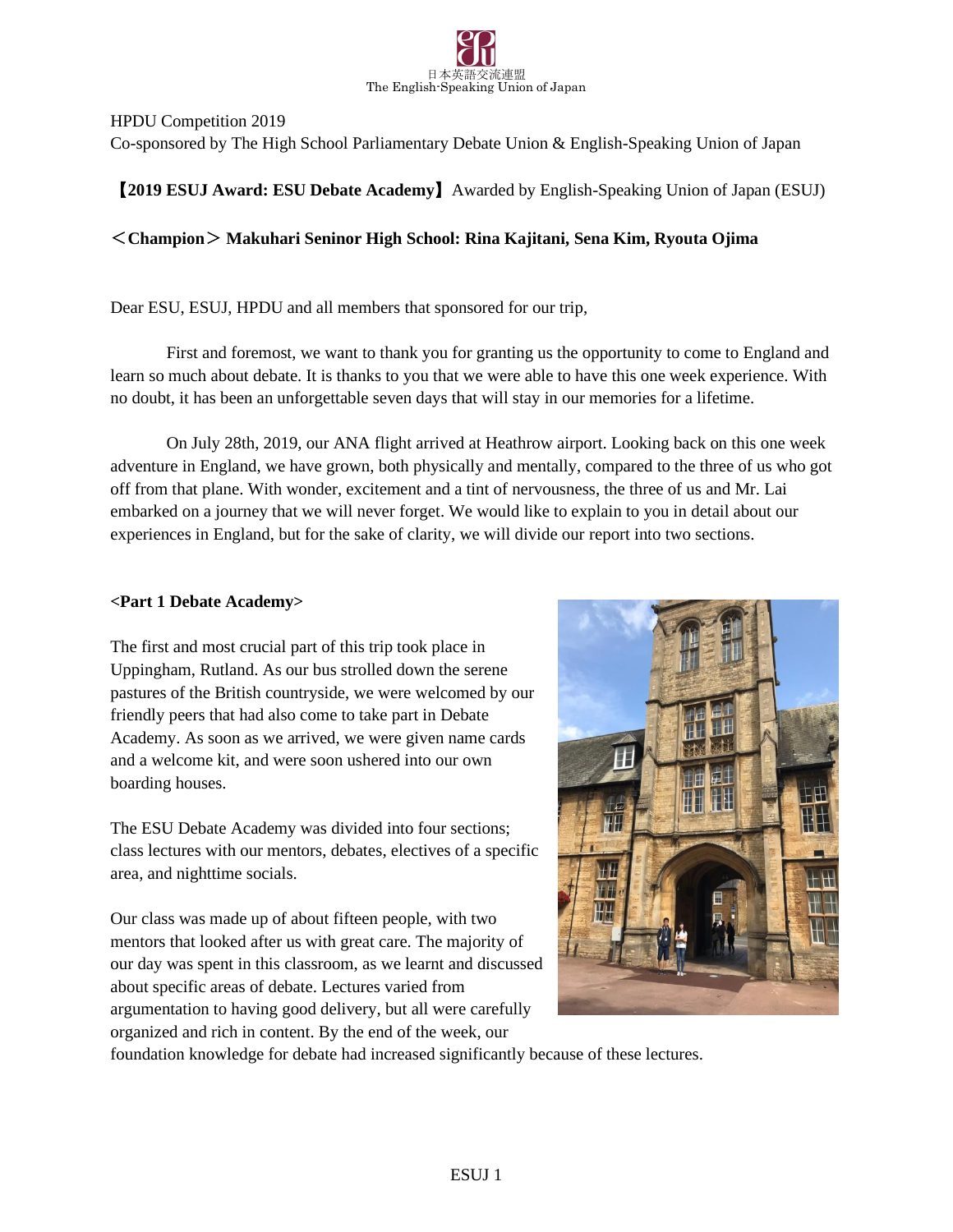



Nonetheless, what encouraged us to grow the most was the actual debates. In one week, we participated in 8 rounds, each with a unique motion and different teammates. To introduce a couple of examples, some of the motions included: This house believes that patriotism does more harm than good, this house would introduce a maximum 40 hour working week, this house regrets the commercialization of Pride, and so on. Throughout the matches, we were astounded by the high level of debaters from around the world. Not only did they have an astounding amount of knowledge, they were also capable of forming them into solid arguments that they could present in a debate.

Everything from content to style was simply amazing, and we were encouraged to improve and learn from them. Moreover, the mentors that looked over us each match gave every one of us

thorough feedback that we could immediately put into practice in the next round. Their observation skills and critical eyes allowed us to recognize our strengths and weaknesses, that we plan to keep working on in the long-term.

Another unique aspect of this academy was the afternoon electives. Each mentor presented a topic, and we were able to choose an area that we were interested to learn about. Electives ranged from building logic to whether the Illuminati exists, but regardless of which classroom we entered, we came out with new perspectives and interesting knowledge about the world we never would've known otherwise. This allowed us to be exposed to new perspectives and new topics of interest to be found.

Compared to the rigorous schedule of lectures and debates, the night time socials was a time when we got together

with new peers and simply have fun. Some of the activities were playing sports in the school grounds, a walk around the village and a movie night. As one of the few participants from foreign countries, we were both excited and nervous to talk to other teens, who had grown up in a completely different environment from us. We wondered whether we would be able to get along, or if we would be able to get close at all. Contrary to our fears, every participant at Debate Academy welcomed us wholeheartedly, and were especially keen on hearing about life in Japan. As we shared experiences and played games together, we learned that debate does not build up barriers, but tears them down for all of us regardless of our backgrounds.



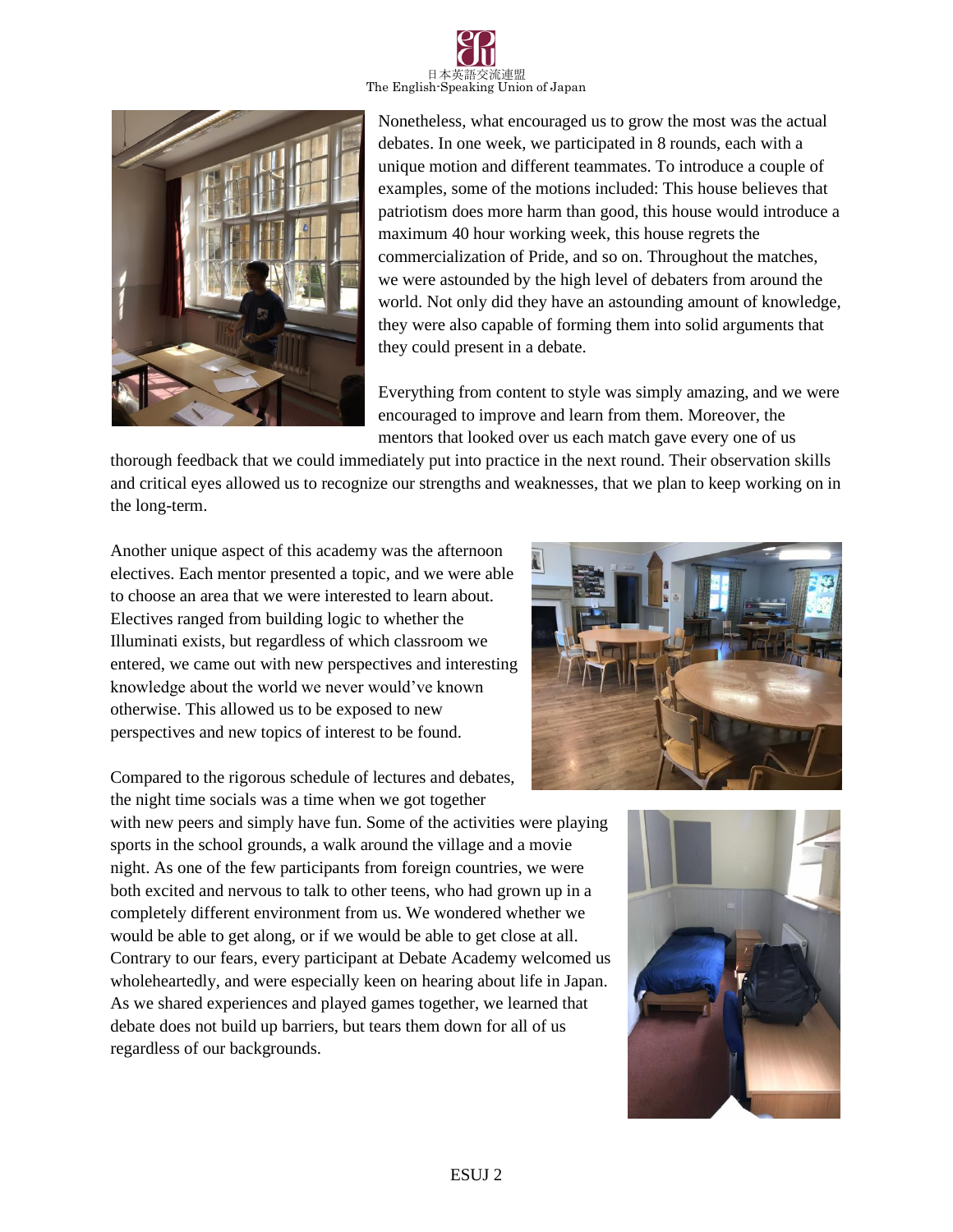





After a tiring but ephemeral seven days, our stay at Uppingham School was finally over. When we came here, we nervously stepped into our dorms not knowing what was going to happen. We lined up for food with quick glances and stayed still in the classroom. On the last day, however, we ate our meals with a group of close friends we made over our stay, laughing about the most simplest things. We rushed out of the dorm with our suitcases, scrambling for some final photos and goodbyes. All in all, our stay at Debate Academy taught us the simple joy of learning with peers at the top level. We gained perspectives and ideas that we would never have known in Japan, and we were motivated to keep striving so that we could compete with them again. It has been a great milestone in our debating career, and we cannot thank you enough.



## **<Part 2 Sightseeing in London>**

Our schedule at Uppingham School was sadly over, but two days of touring awaited us now. As soon as we arrived back to London, we dropped our luggage in the hotel and quickly set off to town. We had a schedule planned, as our local friends in Debate Academy taught us the best places to go.

The first location we visited was Covent Garden, a market in the districts of London that sold great food and souvenirs. Climbing up the 193 steps was a pain after our long train trip back to the city, but we realized it was worth it after looking at the amazing shops. After a short look around the market, our hands were already full with shopping bags and a gelato cone. We were amazed at the beautiful buildings of London, but were soon to be even more dazzled by the night lights of the city. As we crossed the bridge to the London Eye

after dinner, we could not resist but stop every few steps just to take a photo of the river and the streets of London. Although we were exhausted from the long day of travel, we were able to fully enjoy some of the best tourist spots of London in these short hours of our first night.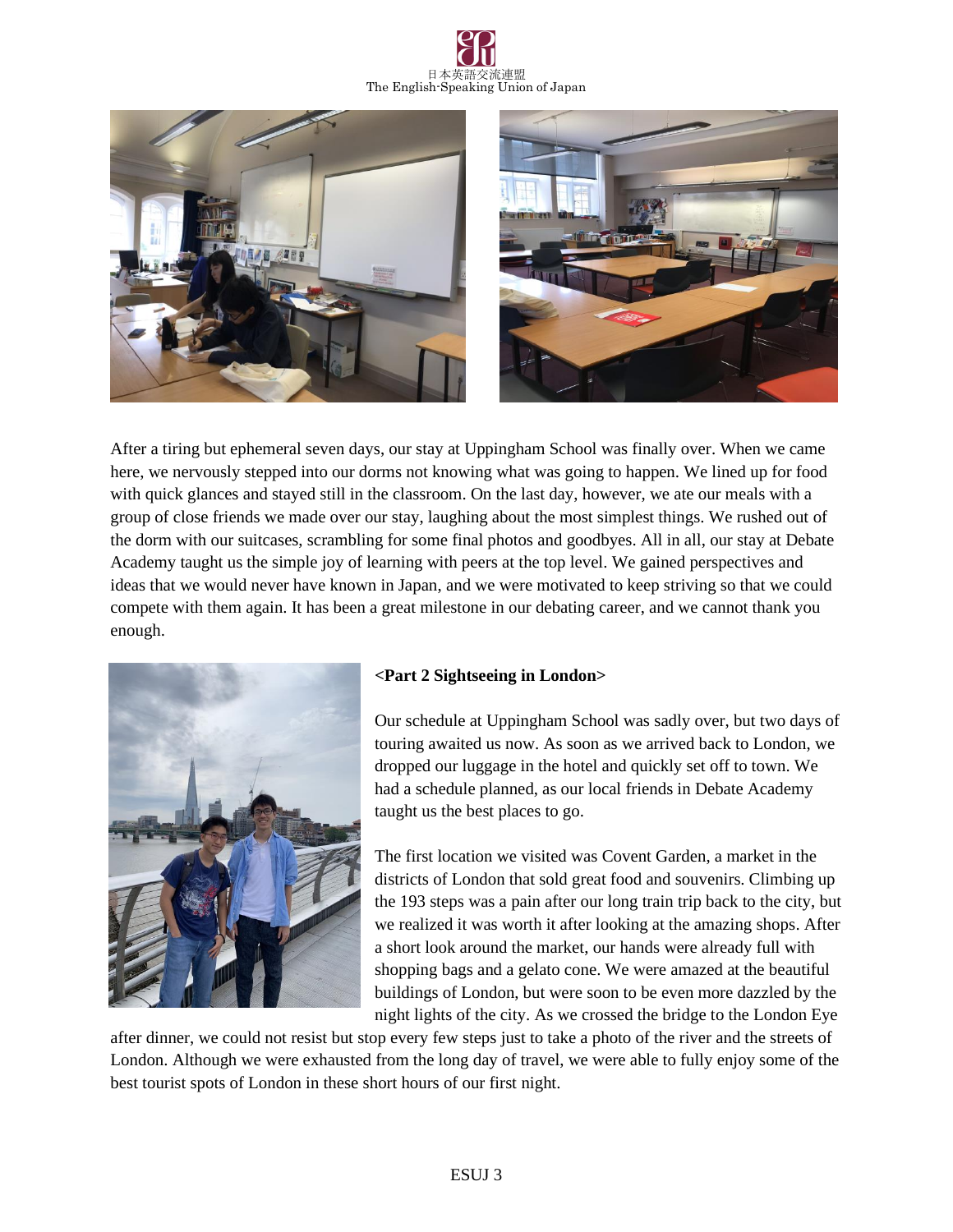

On the next day, we woke up and headed off again to the Globe Theater and St. Paul's Cathedral. With a sandwich in hand, we strolled by the peaceful streets of London, listening to the church bells and soft commotion of the morning city. Soon, we headed off to a huge shopping mall in the central district where we bought expensive sweets and ate lunch in the food court. We were surprised at the diversity of the cuisine there, from Chinese to Lebanese. In the afternoon, we walked across the city to Buckingham Palace. The place was crowded with tourists and the sun was glaring down at us, but we managed to get a group photo before finally arriving at a park nearby. After a good rest, we set off to our final



destination of the day and the last dinner of our stay in England. It was an Italian restaurant near our hotel. We were careless enough to order an amount beyond our capacity, only to find out that the plates were far bigger than what we imagined. With a full stomach, we regretfully carried back the food to eat at midnight, pledging to write this in our report, as I am doing now.



Our final day in London started with a stop at Harrods, where we simply looked around, astounded at the luxurious building. We soon left to eat at a Michelin approved restaurant of fish and chips. We never expected that a simple plate of fried fish and fried potatoes could be so delicious, but that was exactly the case. After a great meal, we headed off to the ESU building nearby. We thank the generosity and hospitality of ESU to take us on a tour through the historical headquarters of its union, where a wooden plate gleamed with gold letters of the names of former presidents, most commonly from the royal family. We were also surprised by the long drawing rooms and grand halls of the building. The trophies of annual competitions, carefully placed in a glass case was also very memorable. Overall, we were very glad to have visited the ESU before our departure, and we thank you for the kind hospitality that you've shown us.

To be honest, we never expected our debating career to take us on such an adventure like this week, not only in terms of debate but also of valuable life experiences and new friends. Again, we would like to wholeheartedly thank the ESU, the ESUJ, HPDU and everybody involved in making this trip possible. Japan's English debating community is growing but there is still a long way to go to get to the top level. We feel that it is very unfortunate that some talented debaters in our community do not get a chance to nurture their skills in a more competitive environment such as that that we experienced at Debate